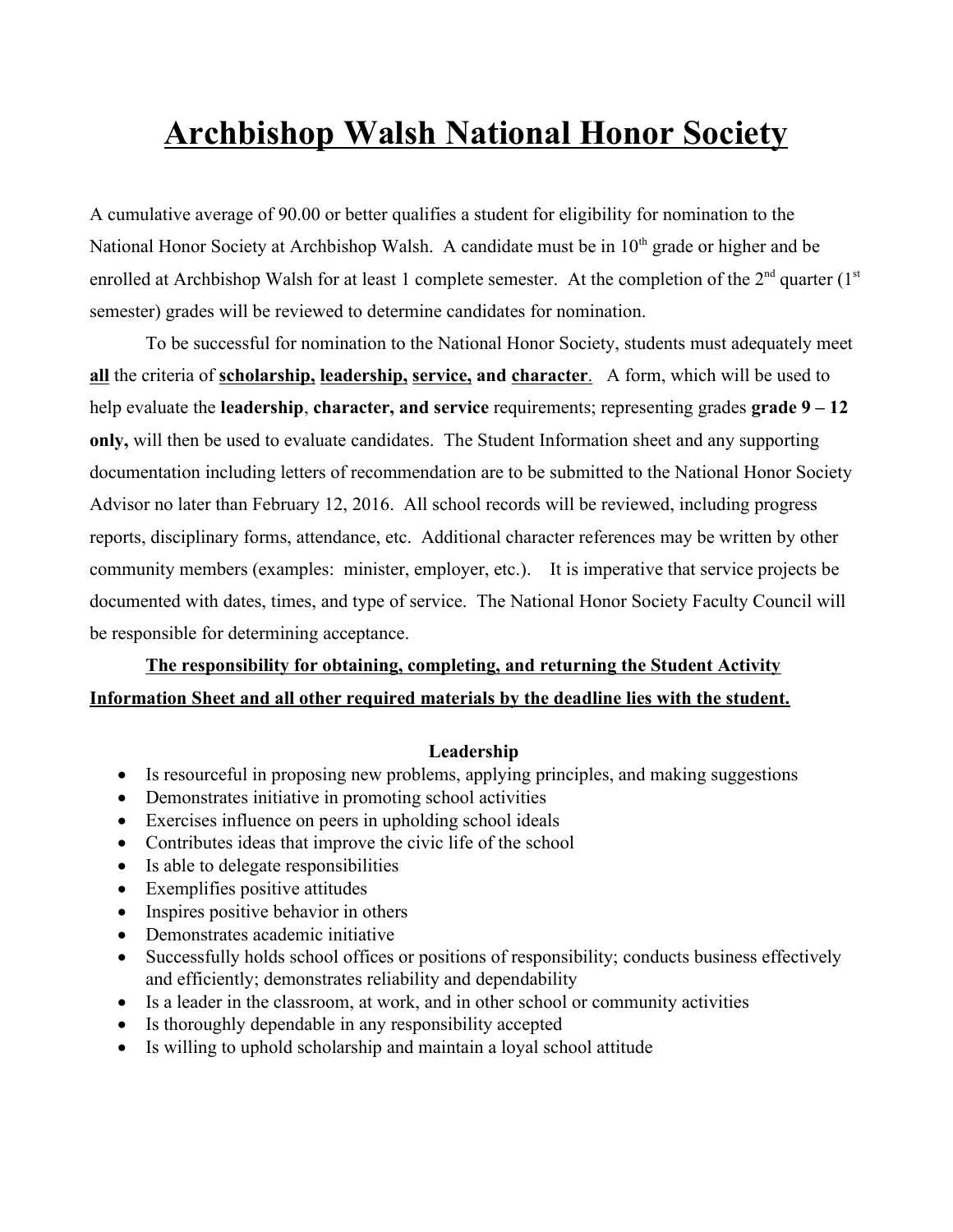### **Service**

- Volunteers and provides dependable and well organized assistance, is gladly available, and is willing to sacrifice to offer assistance
- Works well with others and is willing to take on difficult or inconspicuous responsibilities
- Cheerfully and enthusiastically renders any requested service to the school
- Is willing to represent the class or school in inter-class and inter-scholastic competition
- Does committee and staff work without complaint
- Participates in some activity outside of school, for example, Girl Scouts, Boy Scouts, church groups, volunteer services for the elderly, poor, or disadvantaged
- Mentors person in the community or student at other schools
- Shows courtesy by assisting visitors, teachers, and students

## **Character**

A person of character demonstrates the following six qualities: respect, responsibility, trustworthiness, fairness, caring, and citizenship. In addition, it can also be said that the student of character:

- Takes criticism willingly and accepts recommendations graciously
- Consistently exemplifies desirable qualities of behavior (cheerfulness, friendliness, poise, and stability)
- Upholds principles of morality and ethics
- Cooperates by complying with school regulations concerning property, programs, office, halls, etc.
- Demonstrates the highest standards of honesty and reliability
- Regularly shows courtesy, concern, and respect for others
- Observes instructions and rules, is punctual, and faithful both inside and outside the classroom
- Has powers of concentration, self-discipline, and sustained attention as shown by perseverance and application to studies
- Manifests truthfulness in acknowledging obedience to rules, avoiding cheating in written work, and showing unwillingness to profit by the mistakes of others
- Actively helps rid the school of bad influences or environment

# **STCS/Archbishop Walsh Academic Honor Society**

A cumulative average of 90.00 or better qualifies a student for eligibility for nomination to the Academic Honor Society at Archbishop Walsh. A candidate must be in  $6<sup>th</sup> - 9<sup>th</sup>$  grade and be enrolled at STCS/Archbishop Walsh for at least 1 complete semester. At the completion of the  $2<sup>nd</sup>$  quarter  $(1<sup>st</sup>$ semester) grades will be reviewed to determine candidates for nomination.

To be successful for nomination to the Academic Honor Society, students must adequately meet **all** the criteria of **scholarship, leadership, service, and character**. A form, which will be used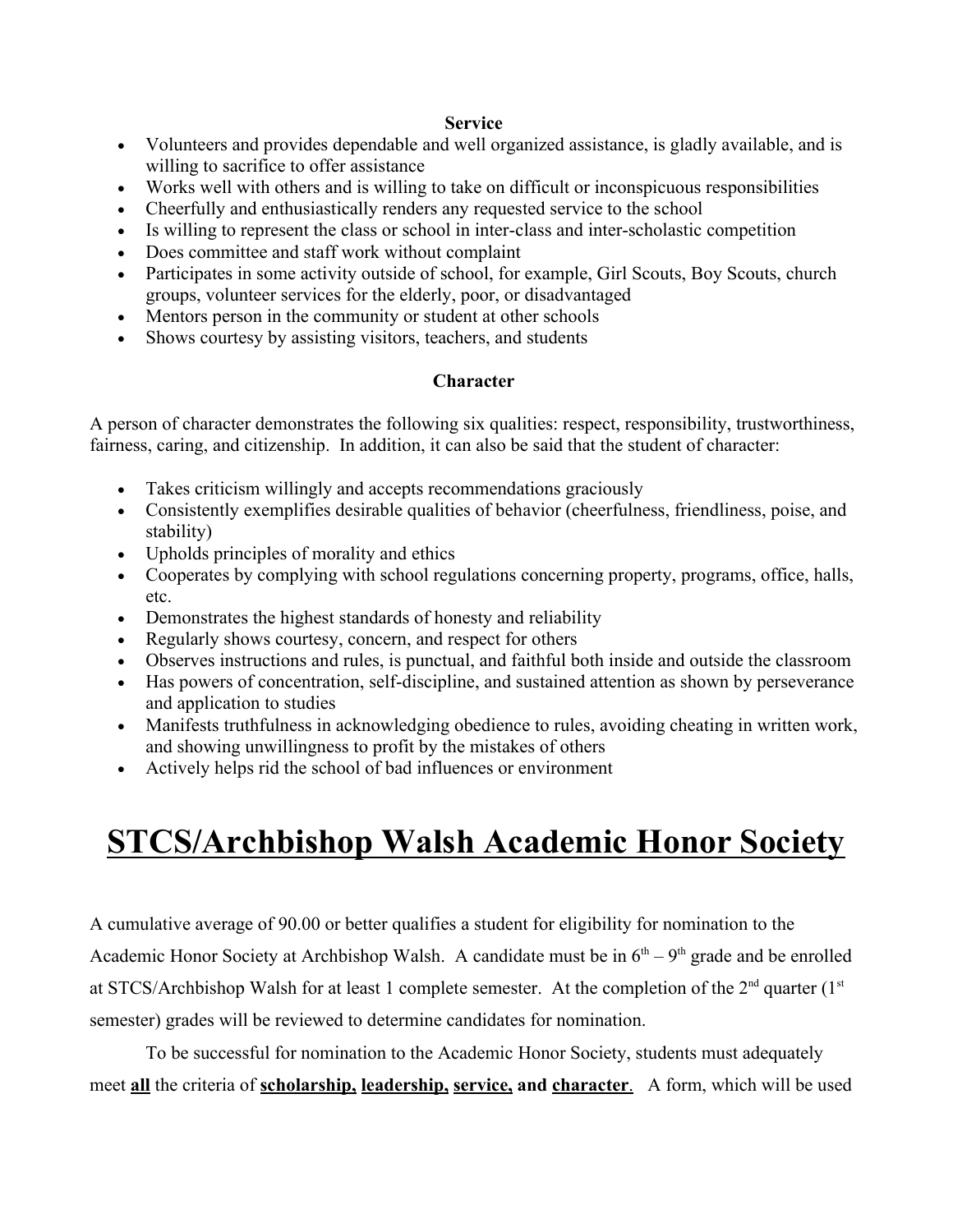to help evaluate the **leadership**, **character, and service** requirements; will then be used to evaluate candidates. A Student Activities form, which will be used to help evaluate the leadership, character, and service requirements; activities can include but are not limited to after-school clubs, volunteering for in-school and out-of-school community service, athletics teams in and outside of school, and participation in arts activities. In addition to this form, each student must have two character references written on their behalf. At least one of these references needs to be from a teacher at Southern Tier Catholic or Archbishop Walsh Academy.

Finally, each applicant should prepare and submit a Power Point Presentation (2-3 mintues) that demonstrates examples of leadership already accomplished by the candidate and those the candidate looks forward to accomplishing in the future. The Student Information sheet and any supporting documentation including letters of recommendation are to be submitted to the Academic Honor Society Advisor no later than February 12, 2016. All school records will be reviewed, including progress reports, disciplinary forms, attendance, etc. It is imperative that service projects be documented with dates, times, and type of service. The Mr. Manko and Mr. Farnum will be responsible for determining acceptance.

# **The responsibility for obtaining, completing, and returning the Student Activity Information Sheet and all other required materials by the deadline lies with the student.**

#### **Leadership**

- Is resourceful in proposing new problems, applying principles, and making suggestions
- Demonstrates initiative in promoting school activities
- Exercises influence on peers in upholding school ideals
- Contributes ideas that improve the civic life of the school
- Is able to delegate responsibilities
- Exemplifies positive attitudes
- Inspires positive behavior in others
- Demonstrates academic initiative
- Successfully holds school offices or positions of responsibility; conducts business effectively and efficiently; demonstrates reliability and dependability
- Is a leader in the classroom, at work, and in other school or community activities
- Is thoroughly dependable in any responsibility accepted
- Is willing to uphold scholarship and maintain a loyal school attitude